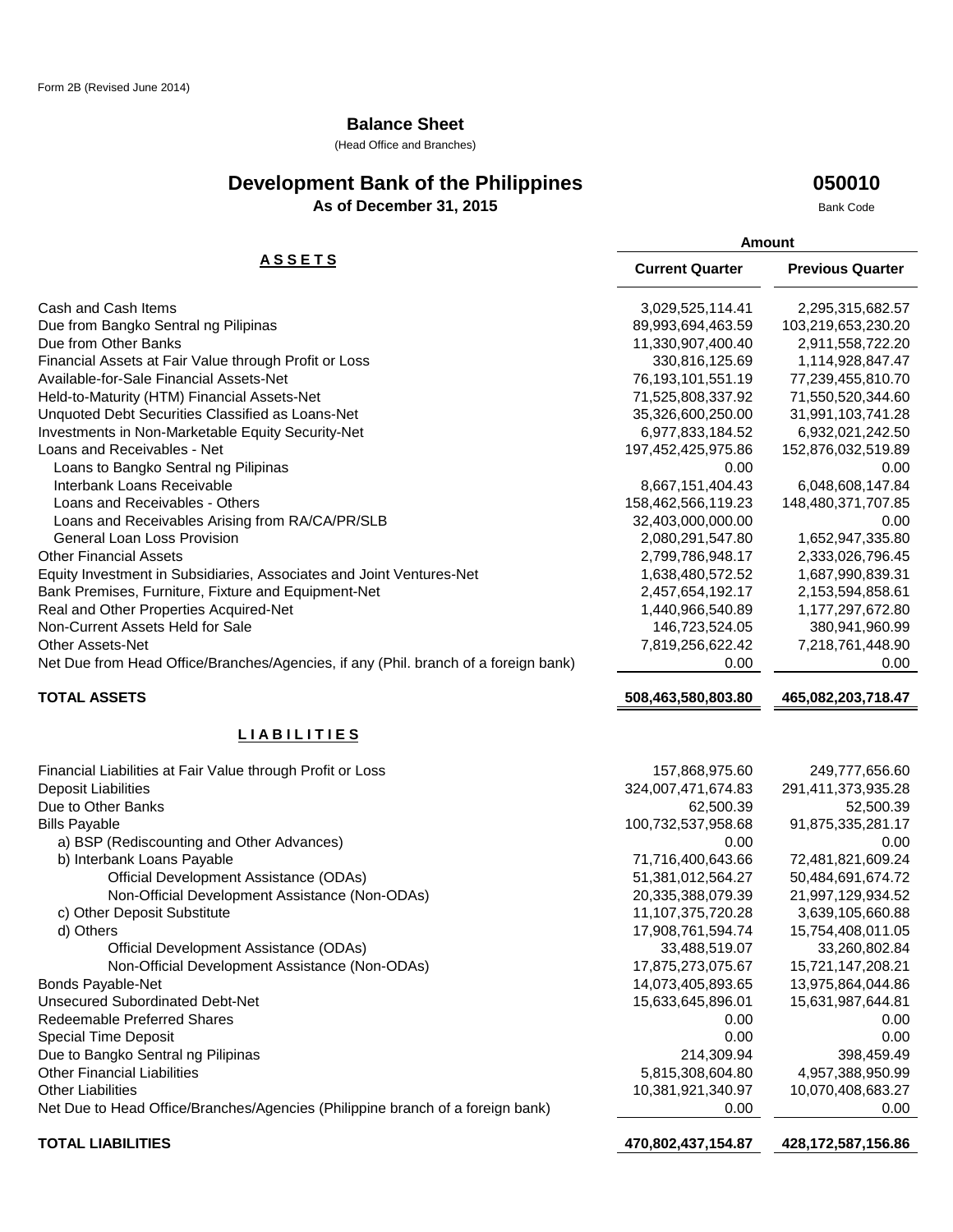| LUITT ZD (INGVISCU JUITG ZUT 4)                                                |                        |                         |
|--------------------------------------------------------------------------------|------------------------|-------------------------|
|                                                                                | Amount                 |                         |
| STOCKHOLDERS' EQUITY                                                           | <b>Current Quarter</b> | <b>Previous Quarter</b> |
| <b>Capital Stock</b>                                                           | 12,500,000,000.00      | 12,500,000,000.00       |
| <b>Other Capital Accounts</b>                                                  | 3,137,816,559.73       | 2,386,289,472.41        |
| <b>Retained Earnings</b>                                                       | 22,023,327,089.20      | 22,023,327,089.20       |
| <b>Assigned Capital</b>                                                        | 0.00                   | 0.00                    |
| <b>TOTAL STOCKHOLDERS' EQUITY</b>                                              | 37,661,143,648.93      | 36,909,616,561.61       |
| <b>TOTAL LIABILITIES AND STOCKHOLDERS' EQUITY</b>                              | 508,463,580,803.80     | 465,082,203,718.47      |
| CONTINGENT ACCOUNTS                                                            |                        |                         |
| Guarantees Issued                                                              | 0.00                   | 0.00                    |
| Financial Standby Letters of Credit                                            | 3,320,813,837.02       | 3,074,902,841.77        |
| Performance Standby Letters of Credit                                          | 597,998,446.20         | 585,608,456.13          |
| <b>Commercial Letters of Credit</b>                                            | 5,200,805,838.95       | 4,229,962,458.67        |
| <b>Trade Related Guarantees</b>                                                | 3,415,426.56           | 4,684,469.76            |
| Commitments                                                                    | 26,843,514,199.28      | 24,436,047,845.56       |
| Spot Foreign Exchange Contracts                                                | 0.00                   | 7,289,396,343.80        |
| Securities Held Under Custodianship by Bank Proper                             | 0.00                   | 0.00                    |
| <b>Trust Department Accounts</b>                                               | 46,771,733,065.49      | 43,082,610,499.12       |
| a) Trust and Other Fiduciary Accounts                                          | 27,098,952,943.47      | 24,343,776,397.58       |
| b) Agency Accounts                                                             | 19,672,780,122.02      | 18,738,834,101.54       |
| c) Advisory/Consultancy                                                        | 0.00                   | 0.00                    |
| Derivatives                                                                    | 9,920,928,331.35       | 7,999,403,242.83        |
| a) Interest Rate Contract Plain Vanilla Swap Fixed Player                      | 470,600,000.00         | 467,400,000.00          |
| b) Forward Exchange Forward Leg Swap Bought                                    | 19,183,328.51          | 26,810,244.53           |
| c) Forward Exchange Forward Leg Swap Sold                                      | 9,431,145,002.84       | 7,505,192,998.30        |
| d) Derivatives FX Contract OTC Option - FX Cover with National Government (NG) | 0.00                   | 0.00                    |
| <b>Others</b>                                                                  | 23,922,035,451.39      | 16,331,959,855.84       |
| <b>TOTAL CONTINGENT ACCOUNTS</b>                                               | 116,581,244,596.24     | 107,034,576,013.48      |
| ADDITIONAL INFORMATION                                                         |                        |                         |
| Gross total loan portfolio (TLP)                                               | 203, 367, 626, 044. 22 | 158,789,039,474.80      |
| Specific allowance for credit losses on the TLP                                | 3,834,908,520.56       | 4,260,059,619.11        |
| Non-Performing Loans (NPLs)                                                    |                        |                         |
| a. Gross NPLs                                                                  | 6,610,033,570.26       | 7,162,998,139.78        |
| b. Ratio of gross NPLs to gross TLP (%)                                        | 3.25%                  | 4.51%                   |
| c. Net NPLs                                                                    | 2,775,125,049.70       | 2,902,938,520.67        |
| d. Ratio of Net NPLs to gross TLP (%)                                          | 1.36%                  | 1.83%                   |
| Classified Loans & Other Risk Assets, gross of allowance for credit losses     | 9,447,613,000.17       | 9,986,652,963.96        |
| DOSRI loans and receivables, gross of allowance for credit losses              | 44,952,178,800.89      | 45,574,184,257.50       |
| Ratio of DOSRI loans and receivables, gross of allowance for credit losses, to |                        |                         |
| gross TLP (%)                                                                  | 22.10%                 | 28.70%                  |
| Gross non-performing DOSRI loans and receivables                               | 0.00                   | 0.00                    |
| Ratio of gross non-performing DOSRI loans and receivables to TLP (%)           | $0.00\%$               | 0.00%                   |
| Percent of Compliance with Magna Carta (%)                                     |                        |                         |
| a. 8% Micro and Small Enterprises                                              | 2.80%                  | 2.60%                   |
| b. 2% for Medium Enterprises                                                   | 3.55%                  | 2.57%                   |

Return on Equity (ROE) 10.95%

Capital Adequacy Ratio (CAR) on Solo Basis, as prescribed under existing regulations 16.65% 17.62% 9.86% 10.39% a. Total CAR (%)

9.86% 10.39%

 b. Tier 1 CAR (%) c. Common Tier 1 CAR (%) 1/

Deferred Charges not yet Written Down 0.00 0.00

Unbooked Allowance for Credit Losses on Financial Instruments Received 0.00 0.00 0.00 0.00 0.00

1/ Common Equity Tier 1 is only applicable to all Universal and Commercial Banks and their subsidiary banks.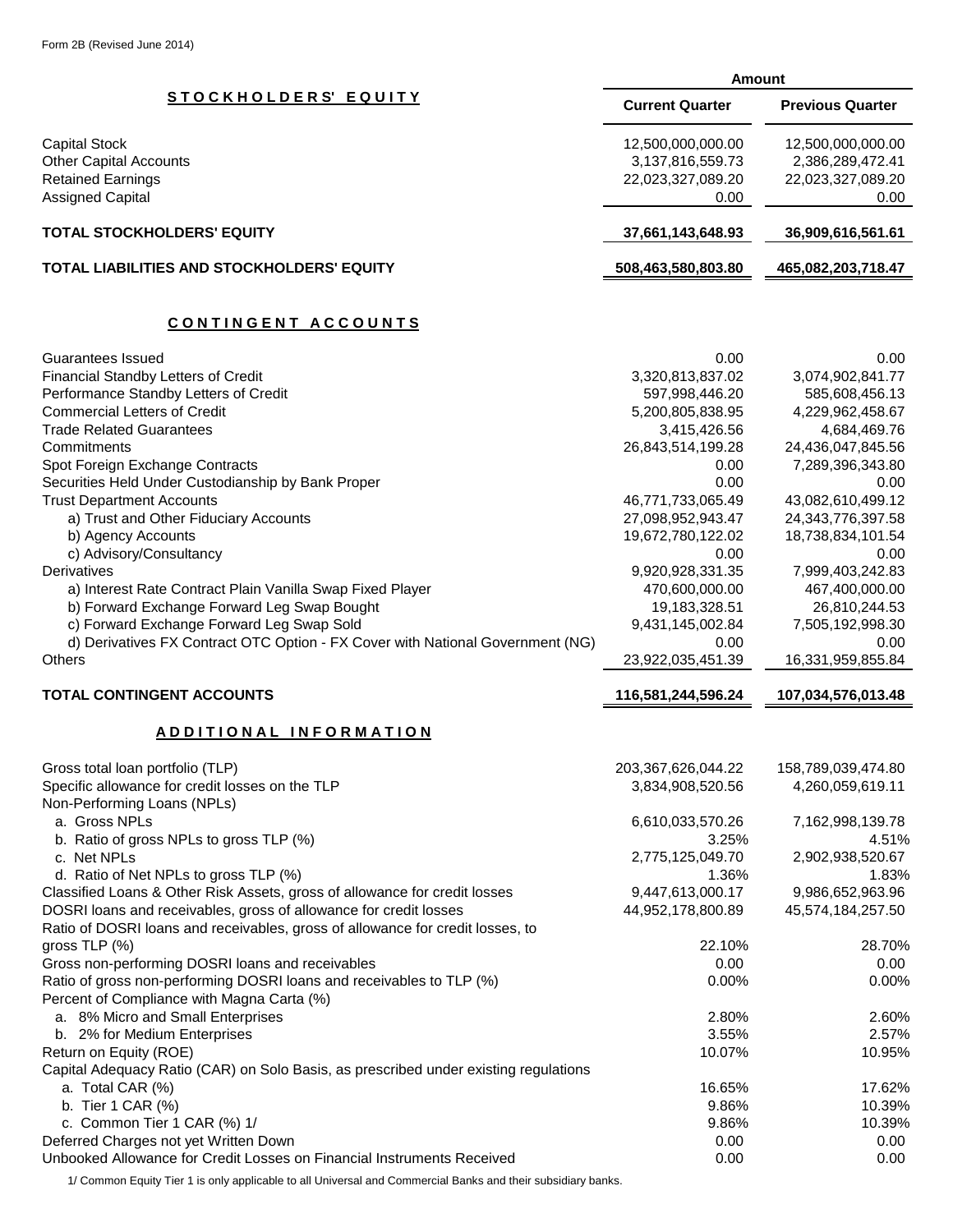Form 2B (Revised June 2014)

Republic of the Philippines ) Makati City **. 2008** (S.S.

We, **DENNIS D. DECENA** and **GIL A. BUENAVENTURA** of the above-mentioned bank to the best of our knowledge and belief. do solemnly swear that all matters set forth in the above balance sheet are true and correct

**DENNIS D. DECENA GIL A. BUENAVENTURA**

and Head, Operations Sector

#### Senior Vice President **President Access** President and Chief Executive Officer

SUBSCRIBED AND SWORN to before me this **February 01, 2016** at Makati City, affiants exhibiting to me his Community Tax Certificate No. 32860734, issued at Las Piñas City on March 17, 2015 and his Philippine Passport No. EB56953492, issued in DFA Manila on June 19, 2012, respectively.

DBP - Community Tax Certificate No. 00244478 - Makati City Issued on January 08, 2016

#### **Sgd. RAYMUND B. SEñA**

Doc. No. 135 Page No. 28 Book No. VI Series of 2016

Notary Public Makati City, Until December 31, 2016 10th Flr., DBP Bldg., Sen. Gil Puyat Ave. Makati City Roll No. 57850, IBP No. 1015807 MCLE Compliance No. IV-0017163 PTR Exempt Under RA7160

**"Member of the Philippine Deposit Insurance Corporation. Maximum Deposit Insurance for Each Depositor P500,000.00"**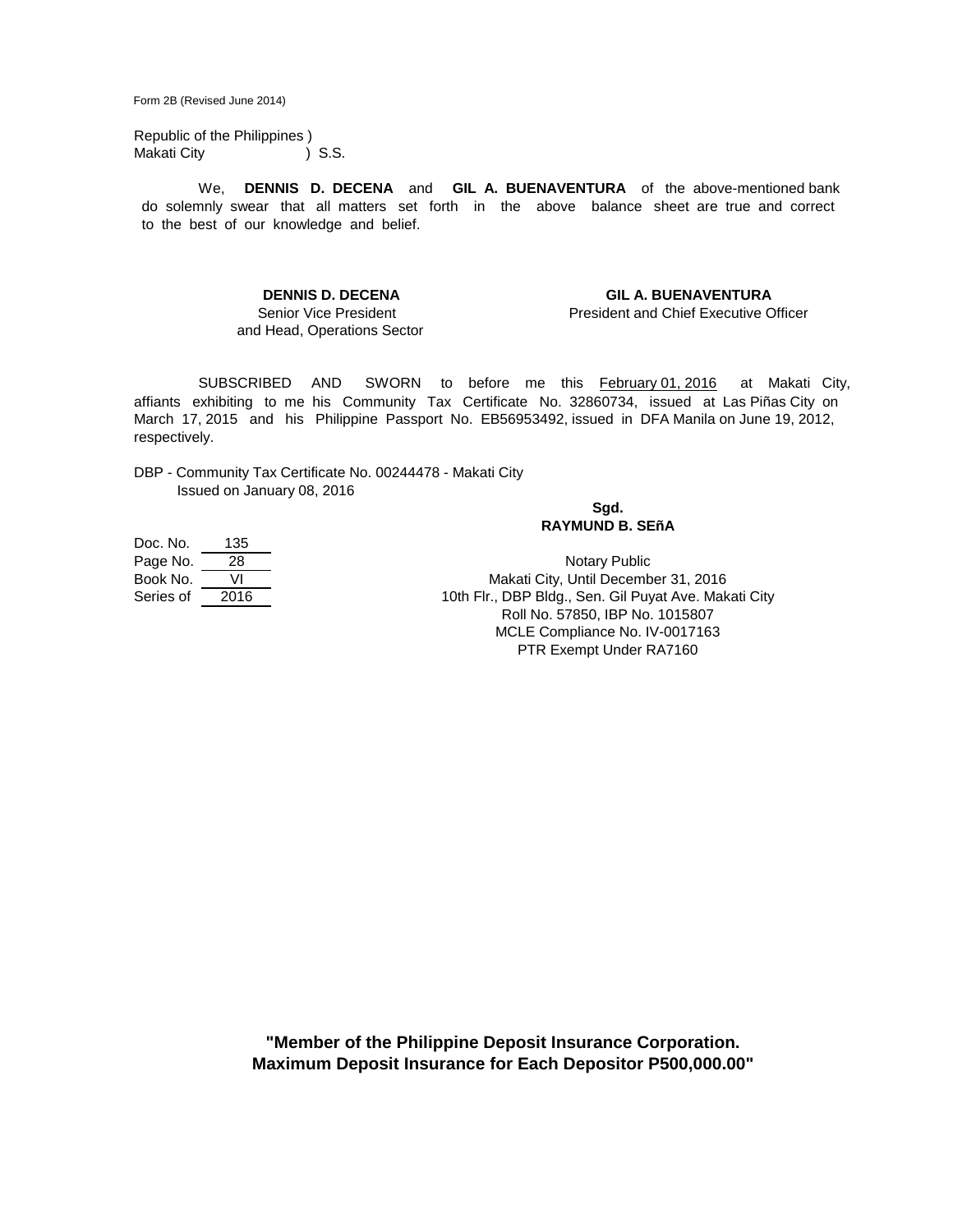# **Consolidated Balance Sheet**

(Banks and Financial Subsidiaries)

### **Development Bank of the Philippines As of December 31, 2015**

**050010**

Bank Code

|                                                                                     | Amount                 |                         |
|-------------------------------------------------------------------------------------|------------------------|-------------------------|
| <u>A S S E T S</u>                                                                  | <b>Current Quarter</b> | <b>Previous Quarter</b> |
| Cash and Cash Items                                                                 | 3,043,651,240.68       | 2,307,393,435.71        |
| Due from Bangko Sentral ng Pilipinas                                                | 90,500,010,269.51      | 103,739,724,965.11      |
| Due from Other Banks                                                                | 11,359,208,812.10      | 2,987,558,529.72        |
| Financial Assets at Fair Value through Profit or Loss                               | 330,816,125.69         | 1,114,928,847.47        |
| Available-for-Sale Financial Assets-Net                                             | 76, 193, 101, 551. 19  | 77,239,455,810.70       |
| Held-to-Maturity (HTM) Financial Assets-Net                                         | 71,542,811,841.40      | 71,567,577,792.12       |
| Unquoted Debt Securities Classified as Loans-Net                                    | 35,326,600,250.00      | 31,991,103,741.28       |
| Investments in Non-Marketable Equity Security-Net                                   | 6,978,983,684.52       | 6,933,171,742.50        |
| Loans and Receivables - Net                                                         | 199,454,393,058.14     | 154,324,965,382.39      |
| Loans to Bangko Sentral ng Pilipinas                                                | 0.00                   | 0.00                    |
| Interbank Loans Receivable                                                          | 8,667,151,404.43       | 6,048,608,147.84        |
| Loans and Receivables - Others                                                      | 160,973,998,026.54     | 150,438,745,635.74      |
| Loans and Receivables Arising from RA/CA/PR/SLB                                     | 32,403,000,000.00      | 0.00                    |
| General Loan Loss Provision                                                         | 2,589,756,372.83       | 2,162,388,401.19        |
| <b>Other Financial Assets</b>                                                       | 2,801,856,780.25       | 2,333,773,265.78        |
| Equity Investment in Subsidiaries, Associates and Joint Ventures-Net                | 515,339,769.00         | 485,918,837.19          |
| Bank Premises, Furniture, Fixture and Equipment-Net                                 | 2,467,196,882.54       | 2,164,475,848.84        |
| Real and Other Properties Acquired-Net                                              | 1,440,966,540.89       | 1,177,297,672.80        |
| Non-Current Assets Held for Sale                                                    | 146,723,524.05         | 380,941,960.99          |
| <b>Other Assets-Net</b>                                                             | 8,383,161,561.55       | 7,787,316,271.13        |
| Net Due from Head Office/Branches/Agencies, if any (Phil. branch of a foreign bank) | 0.00                   | 0.00                    |
| <b>TOTAL ASSETS</b>                                                                 | 510,484,821,891.51     | 466,535,604,103.73      |
| <b>LIABILITIES</b>                                                                  |                        |                         |
| Financial Liabilities at Fair Value through Profit or Loss                          | 157,868,975.60         | 249,777,656.60          |
| <b>Deposit Liabilities</b>                                                          | 324,365,870,570.06     | 291,786,751,434.16      |
| Due to Other Banks                                                                  | 62,500.39              | 52,500.39               |
| <b>Bills Payable</b>                                                                | 101,596,106,786.56     | 92,384,799,037.31       |
| a) BSP (Rediscounting and Other Advances)                                           | 0.00                   | 0.00                    |
| b) Interbank Loans Payable                                                          | 71,716,400,643.66      | 72,481,821,609.24       |
| Official Development Assistance (ODAs)                                              | 51,381,012,564.27      | 50,484,691,674.72       |
| Non-Official Development Assistance (Non-ODAs)                                      | 20,335,388,079.39      | 21,997,129,934.52       |
| c) Other Deposit Substitute                                                         | 11,107,375,720.28      | 3,639,105,660.88        |
| d) Others                                                                           | 18,772,330,422.62      | 16,263,871,767.19       |
| Official Development Assistance (ODAs)                                              | 33,488,519.07          | 33,260,802.84           |
| Non-Official Development Assistance (Non-ODAs)                                      | 18,738,841,903.55      | 16,230,610,964.35       |
| Bonds Payable-Net                                                                   | 14,073,405,893.65      | 13,975,864,044.86       |
| Unsecured Subordinated Debt-Net                                                     | 15,633,645,896.01      | 15,631,987,644.81       |
| Redeemable Preferred Shares                                                         | 0.00                   | 0.00                    |
| <b>Special Time Deposit</b>                                                         | 0.00                   | 0.00                    |
| Due to Bangko Sentral ng Pilipinas                                                  | 214,309.94             | 398,459.49              |
| <b>Other Financial Liabilities</b>                                                  | 5,822,397,632.20       | 4,973,466,721.35        |
| <b>Other Liabilities</b>                                                            | 11,073,267,833.88      | 10,620,647,721.99       |
| Net Due to Head Office/Branches/Agencies (Philippine branch of a foreign bank)      | 0.00                   | 0.00                    |
|                                                                                     |                        |                         |
| <b>TOTAL LIABILITIES</b>                                                            | 472,722,840,398.29     | 429,623,745,220.96      |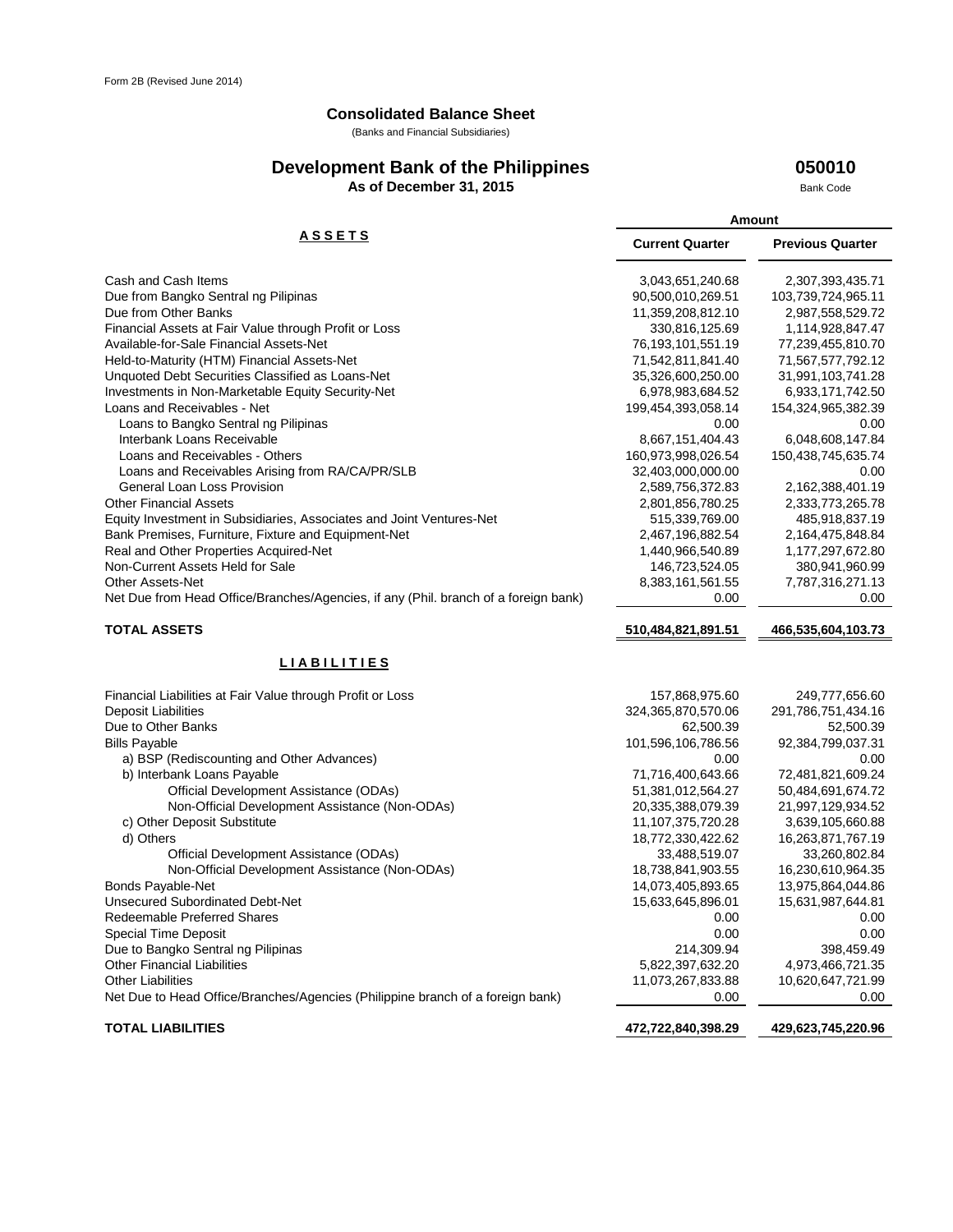|                                            |                        | Amount                  |  |
|--------------------------------------------|------------------------|-------------------------|--|
| <b>STOCKHOLDERS' EQUITY</b>                | <b>Current Quarter</b> | <b>Previous Quarter</b> |  |
| Capital Stock                              | 12,500,000,000.00      | 12,500,000,000.00       |  |
| Other Capital Accounts                     | 3,137,665,323.76       | 2,369,051,030.99        |  |
| <b>Retained Earnings</b>                   | 22,124,861,518.11      | 22,043,368,722.16       |  |
| Assigned Capital                           | 0.00                   | 0.00                    |  |
| Minority Interest in Subsidiaries          | (545, 348.65)          | (560,870.38)            |  |
| TOTAL STOCKHOLDERS' EQUITY                 | 37,761,981,493.22      | 36,911,858,882.77       |  |
| TOTAL LIABILITIES AND STOCKHOLDERS' EQUITY | 510,484,821,891.51     | 466,535,604,103.73      |  |

## **CONTINGENT ACCOUNTS**

| <b>Guarantees Issued</b>                                                       | 0.00               | 0.00                 |
|--------------------------------------------------------------------------------|--------------------|----------------------|
| Financial Standby Letters of Credit                                            | 3,320,813,837.02   | 3,074,902,841.77     |
| Performance Standby Letters of Credit                                          | 597,998,446.20     | 585,608,456.13       |
| <b>Commercial Letters of Credit</b>                                            | 5,200,805,838.95   | 4,229,962,458.67     |
| <b>Trade Related Guarantees</b>                                                | 3,415,426.56       | 4,684,469.76         |
| Commitments                                                                    | 26,843,514,199.28  | 24,436,047,845.56    |
| Spot Foreign Exchange Contracts                                                | 0.00               | 7,289,396,343.80     |
| Securities Held Under Custodianship by Bank Proper                             | 0.00               | 0.00                 |
| <b>Trust Department Accounts</b>                                               | 46,771,733,065.49  | 43,082,610,499.12    |
| a) Trust and Other Fiduciary Accounts                                          | 27,098,952,943.47  | 24, 343, 776, 397.58 |
| b) Agency Accounts                                                             | 19,672,780,122.02  | 18,738,834,101.54    |
| c) Advisory/Consultancy                                                        | 0.00               | 0.00                 |
| Derivatives                                                                    | 9,920,928,331.35   | 7,999,403,242.83     |
| a) Interest Rate Contract Plain Vanilla Swap Fixed Player                      | 470,600,000.00     | 467,400,000.00       |
| b) Forward Exchange Bought                                                     | 19,183,328.51      | 26,810,244.53        |
| c) Forward Exchange Sold                                                       | 9,431,145,002.84   | 7,505,192,998.30     |
| d) Derivatives FX Contract OTC Option - FX Cover with National Government (NG) | 0.00               | 0.00                 |
| <b>Others</b>                                                                  | 23,948,453,612.32  | 16,357,792,570.57    |
| <b>TOTAL CONTINGENT ACCOUNTS</b>                                               | 116,607,662,757.17 | 107,060,408,728.21   |
| ADDITIONAL INFORMATION                                                         |                    |                      |
|                                                                                |                    |                      |

1. List of Bank's Financial Allied Subsidiaries (excluding Subsidiary Insurance Companies)

1 Al-Amanah Islamic Investment Bank of the Philippines<br>2 DBP Leasing Corporation

DBP Leasing Corporation

2. List of Subsidiaries Insurance Companies

| 3. Capital Adequacy Ratio (Consolidated Basis) |        |        |
|------------------------------------------------|--------|--------|
| a. Total CAR (Consolidated Basis)              | 17.04% | 18.12% |
| b. Tier 1 CAR (Consolidated Basis)             | 10.21% | 10.77% |
| c. Common Equity Tier 1 Ratio                  | 10.21% | 10.77% |